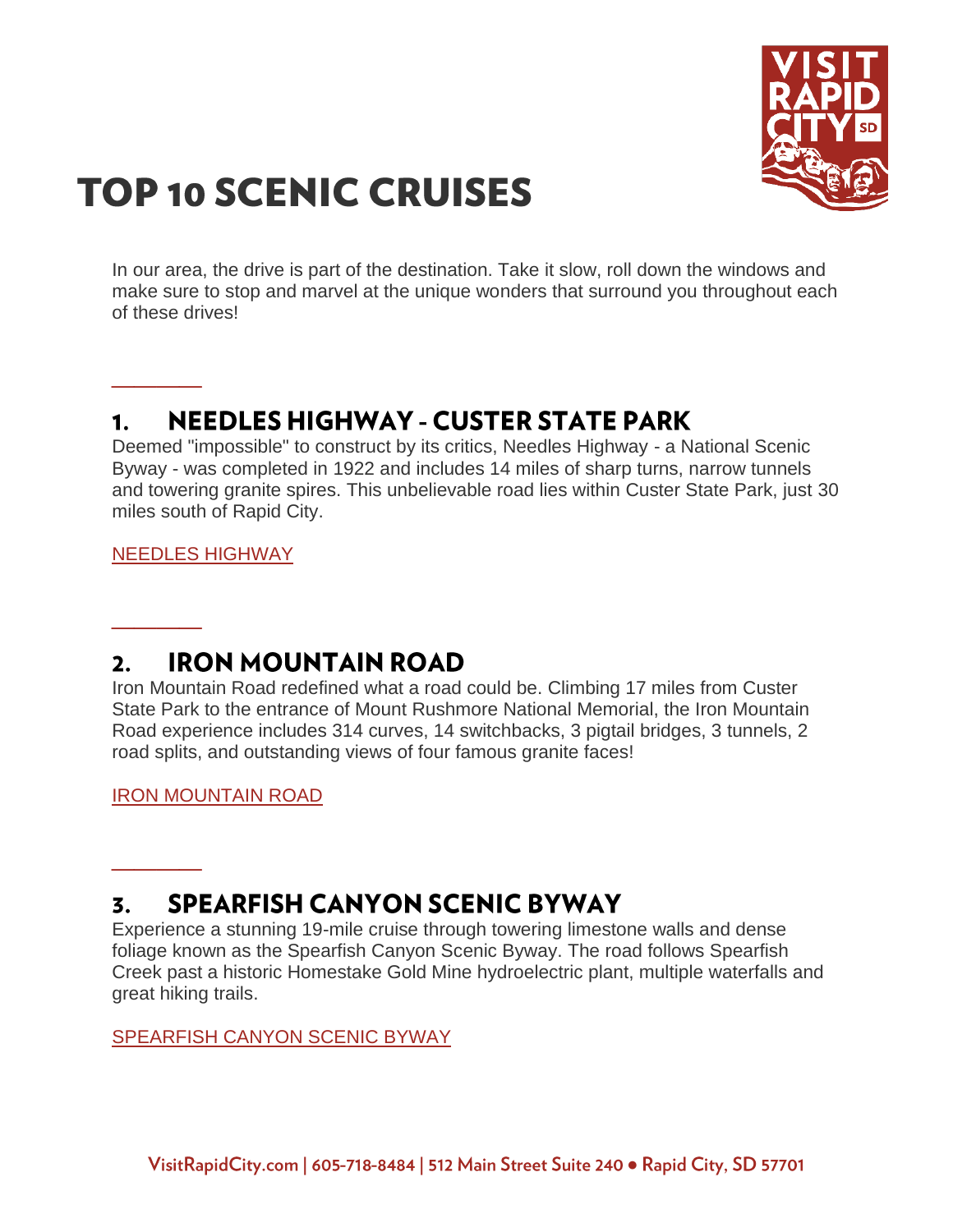### $\mathbf{4}$ **BADLANDS LOOP ROAD**

Witness the desolate beauty of Badlands National Park while driving Highway 240 Badlands Loop Road. Enjoy this 39-mile loop while searching for the wildlife of the Badlands, taking in the beauty from the many scenic overlooks or even experiencing a few of the hikes. For additional scenic drives in the park, check out the gravel road taking you along the north rim called Sage Creek Road, or Sheep Mountain Table Road which is four miles south of Scenic, SD.

[BADLANDS LOOP ROAD](https://www.visitrapidcity.com/parks/badlands-national-park)

**\_\_\_\_**

**\_\_\_\_**

**\_\_\_\_**

**\_\_\_\_**

# **WILDLIFE LOOP ROAD - CUSTER STATE PARK** 5.

Custer State Park is one the largest state parks in the United State and is famous for its abundant wildlife that wanders its ground. You could spot bison, pronghorns, white and mule deer, elk, coyotes, burros, prairie dogs and variety of birds all with a drive on the 18-mile Wildlife Loop Road. Not to mention the natural beauty of the park is all around.

[CUSTER STATE PARK](https://www.visitrapidcity.com/parks/custer-state-park)

## U.S. HIGHWAY 385 U.S. HIGHWAY 385 6.

U.S. Highway 385, also known as Black Hills Parkway, is one of the longest roads in the Black Hills. This route provides a scenic alternative to Interstate I-90 from Rapid City to towns like Deadwood, or instead of Highway 16 to Hill City or Custer. Highway 385 will also take you past the breathtaking vistas of Pactola Reservoir and Sheridan Lake.

[U.S. HIGHWAY 385](https://www.visitrapidcity.com/things-to-do/scenic-cruising/us-highway-385)

#### **VANOCKER CANYON** 7.

Off Interstate 90, Vanocker Canyon Road (Forest Service Road 26) winds southwest for 17 miles to the tiny historic community of Nemo. This hidden beauty provides a glowing backdrop scattered with birch and aspen trees, along with some twists and turns not quite as sharp as some of the other drives in our area.

# [VANOCKER CANYON ROAD](https://www.visitrapidcity.com/things-to-do/scenic-cruising/vanocker-canyon)